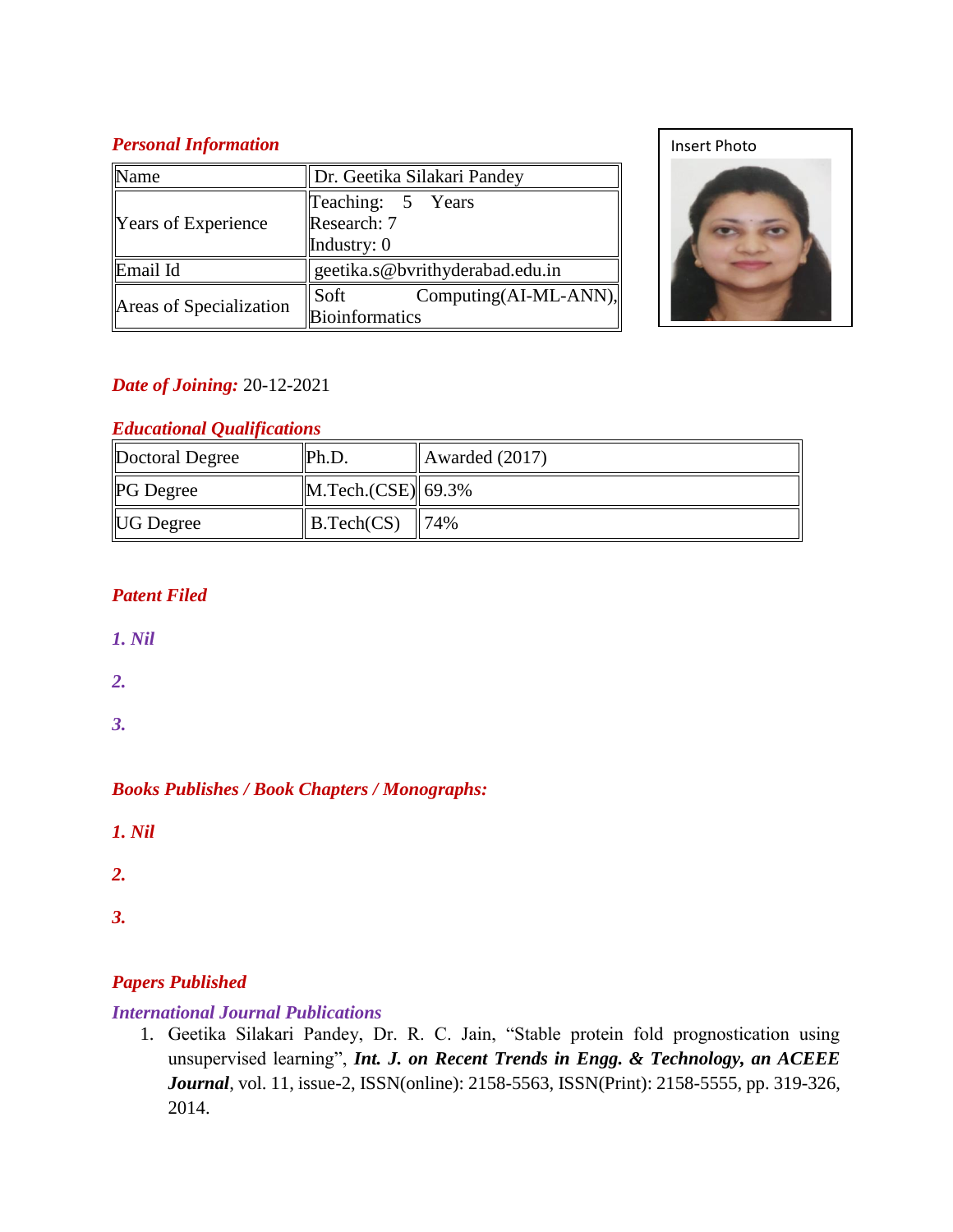- 2. Geetika Silakari Pandey, Dr. R. C. Jain , "An Unsupervised Approach for Augmentation of Protein Structure", ICACC, *ACCENT*, Vol.3, No. 1, Issue-8, ISSN(print): 2249-7277, ISSN(online): 2277-7970, (Mar.2013)
- 3. Geetika Silakari Pandey, Dr. R. C. Jain , "Computational Impact of Hydrophobicity in Protein Stability", *Int. Journal of Comp. Sci. and Info. Security*, Vol. 11, no. 10, ISSN: 1947-5500, pp. 111-116, 2013.
- 4. Geetika Silakari Pandey, Dr. R. C. Jain , "Soft Computing Paradigm for Protein Folding Problem", *Int. J. Of Research in IT & Management* (ISSN:2231-4334), Vol.1, Issue-4, (Aug. 2011), pp. 81-88.
- 5. Mahendra Thakur, Y. K. Jain, Geetika Silakari, "Query based personalization in semantic web mining", *Int. J. Of advanced computer science and application (IJACSA)*,vol. 2, no. 2, ISSN(print): 2158-107X, ISSN(online): 2156-5570, pp. 117-123, 2011.
- 6. Vinod K. Yadav, Geetika Silakari Pandey, Y. K. Jain, "An efficient association rule hiding algorithm for privacy preserving data", *Int. J. Of Computer Science and Engineering (IJCSE)*, ISSN:0975-3397, Vo.3, No. 7, pp. 2792-2798, July 2011.
- 7. Deepak Gaur, Geetika Silakari Pandey, Y. K. Jain, "The categorization of cancer gene applying machine learning based on binary classification", *Int. J. of advanced research in computer science*, (ISSN: 0976-5697), Vol.2, Issue 2, April-2011.
- 8. Y. K. Jain, Neha Mehra,Geetika Silakari, "Secure wireless network system against malicious rogue system threats", *Journal of Computing*, Vol.2, Issue 12, ISSN: 2151- 9617, pp. 77-83, Dec. 2010.
- 9. Deshraj Ahirwar, Geetika Silakari Pandey, Y.K. Jain, "An improved routing mechanism for secure ad-hoc network", *Int. J. of Engg. Advanced Technology*, vol. 1, issue- 4, ISSN: 2249-8958, pp. 37-43, 2012.
- 10. Deshraj Ahirwar, Geetika Silakari Pandey, Y.K. Jain, "Protection based routing mechanism for ad-hoc network", *Int. J. of Advanced Research in Comp. Sc.*, vol. 2, No. 5, ISSN: 0976-5697, pp. 309-315, 2011.

## *International Conference Publications*

- 1. Geetika Silakari Pandey, Dr. R. C. Jain , "An Ab initio-ART Approach for Protein Folding Problem", IEEE Int. Conf. On Advances in Computing, Communications and Informatics (ICACCI -2014).
- 2. Geetika Silakari Pandey, Dr. R. C. Jain , "An Unsupervised Approach for Augmentation of Protein Structure", ICACC, (Mar.2013).
- 3. "Secure scatternet formation in Bluetooth", Int. Conf. On Information Science and Applications (ICISA-2010).
- 4. Shrabanti Mandal, Y. K. Jain, Geetika Silakari, "Meta clustering technique for document searching", Int. Conf. TRACE-2010.
- 5. Neha Mehra, Y. K. Jain, Geetika Silakari, "An application based secure network against malicious rogue system threats", Int. Conf. on Computer Application, (ICCA-2010).